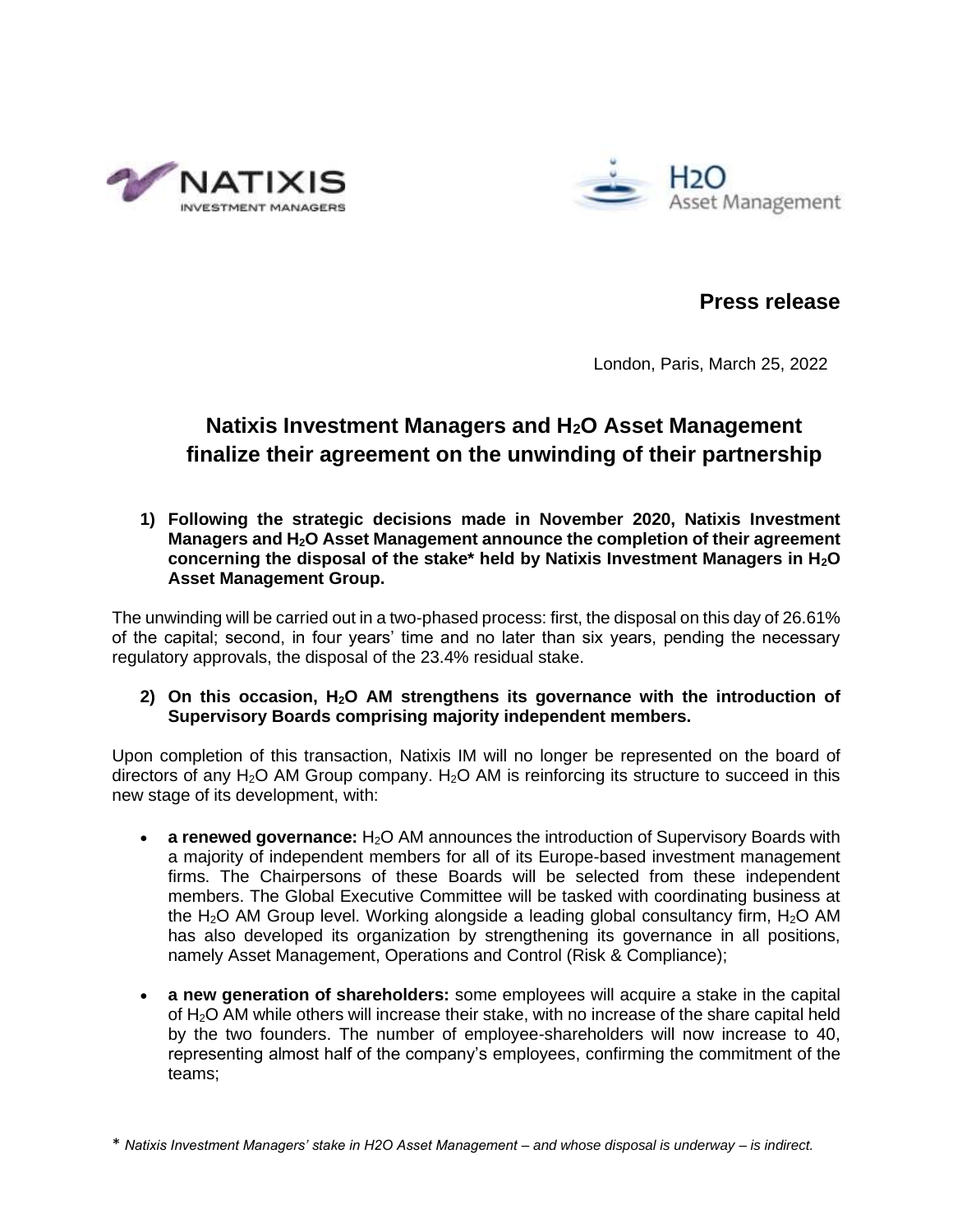• **strengthened financial reserves:** H<sub>2</sub>O AM Group increases its financial reserves.

# **3) Lastly, H2O AM fully reintegrates distribution activities into H2O Asset Management.**

The agreement reached between Natixis IM and  $H_2O$  AM confirms the completion of the transfer, effective March 31, 2022, of all the distribution activities to the investment management firm, largely carried out during 2021.  $H<sub>2</sub>O AM's$  Investor Relations team, which has been strengthened these past few months, will fully assume the distribution, communications, customer service and marketing activities of the investment management firm.

This marks a new chapter in the development of  $H_2O$  AM, with a focus on its fund range and particularly Global Macro, factoring in the asset management team's recognized expertise of nearly 30 years with its ability to deliver performance and diversification over investment horizons.

\*\*\*

## **Press contacts:**

**Natixis Investment Managers**  Samia Hadj - [samia.hadj@natixis.com](mailto:samia.hadj@natixis.com) / Tel: +33(0)6 71 92 31 86

## **H2O Asset Management**

Mélodie Blondel - [melodie.blondel@h2o-am.com](mailto:melodie.blondel@h2o-am.com) / Tel: +33(0)6 78 63 98 30 Kristell Le Nadan - [Kristell.lenadan@citigatedewerogerson.com](mailto:Kristell.lenadan@citigatedewerogerson.com) / Tel: +33 (0)6 98 49 22 27

\* *Natixis Investment Managers' stake in H2O Asset Management – and whose disposal is underway – is indirect.*